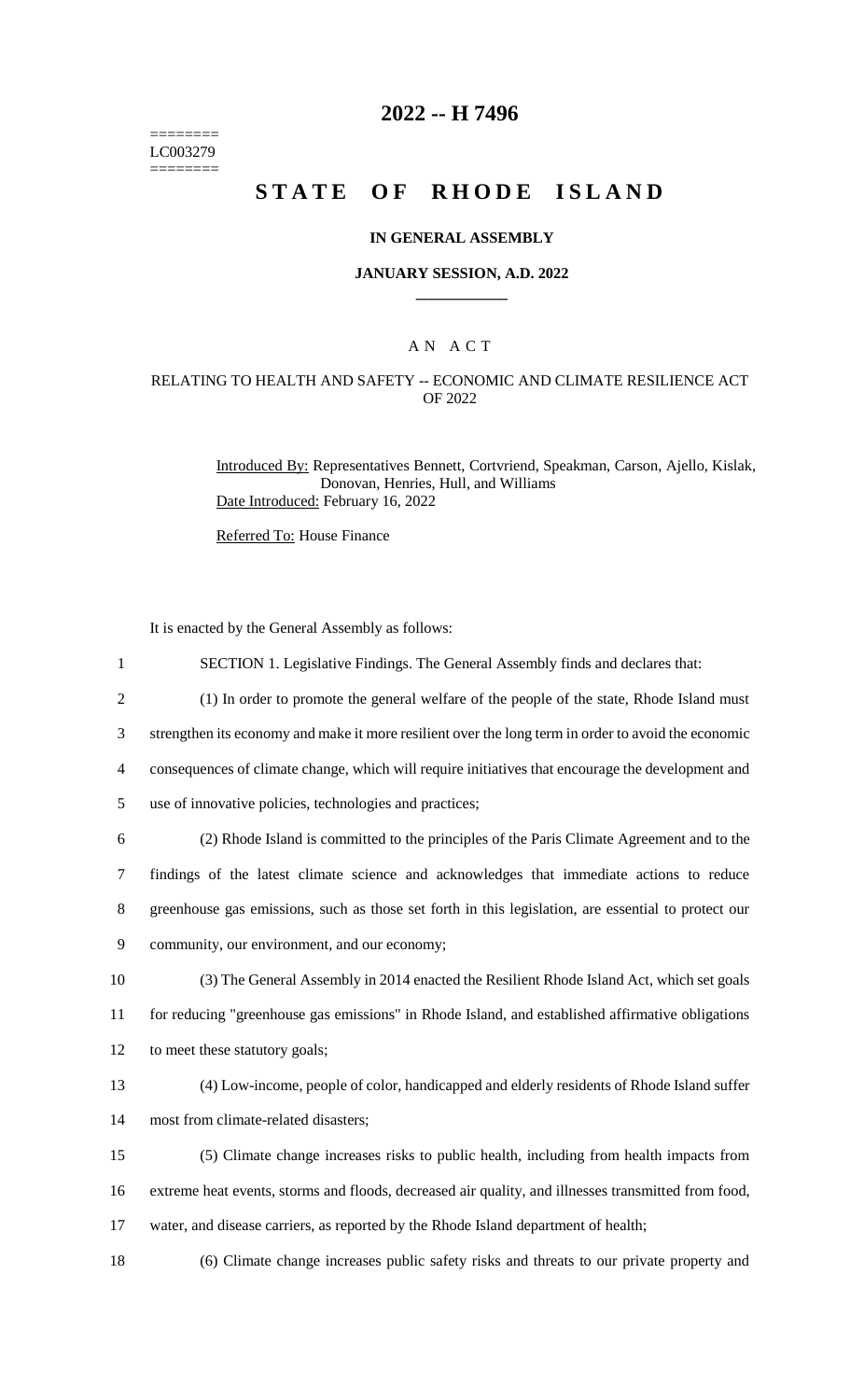public infrastructure, including risks associated with storms, floods, and sea level rise, and these risks have been recognized by several branches of the Rhode Island government as warranting specific attention;

 (7) Climate change has severe economic consequences, including catastrophic weather events such as Hurricane Sandy or coastal and river flooding that cause widespread damage to communities and businesses and changes to marine ecosystems that cause severe reductions in winter flounder, lobster, and other marine populations, and failing to address these risks will only lead to more severe and persistent impacts upon our local economy;

 (8) Rhode Island spends over three billion dollars (\$3,000,000,000) annually on fossil fuels whereas carbon pricing mechanisms have been shown to be effective in creating jobs and stimulating the local economy;

 (9) Natural gas, gasoline, diesel and heating oil prices can be highly volatile and create uncertainty and risk for Rhode Island's economy. Reducing energy waste and demand for fossil fuels produced out-of-state can stabilize Rhode Island's economy;

 (10) Carbon pricing is a cost-effective and efficient market-based means to achieve significant carbon emissions reductions;

 (11) The clean energy sector has proven to be one of the fastest growing segments of Rhode Island's economy, currently providing over fifteen thousand (15,000) jobs and growing at a rate much higher than the overall state economy; increased investment will provide even more jobs in addition to a higher quality of life;

 (12) Climate change poses substantial risks to Rhode Island's ecology and natural resources, and pursuant to Article 1, § 17 of the Rhode Island Constitution, it is the responsibility of the state to secure the right of the people "to the use and enjoyment of the natural resources of the state with due regard for the preservation of their values;" and

 (13) In the absence of international or federal action, states cooperating regionally are effective at reducing emissions and spurring renewable energy initiatives, as demonstrated by the success of the Regional Greenhouse Gas Initiative (RGGI), which has reduced overall emissions and strengthened the economies of participating states.

SECTION 2. Legislative intent. It is the intent of the general assembly to:

 (1) Establish a separate and restricted receipt Rhode Island Economic and Climate Resilience Climate Fund for creating employment and helping workers transition to low carbon industries, improving energy efficiency, advancing adoption of clean energy technology, establishing programs to safeguard low-income residents, and protecting businesses that are high energy users;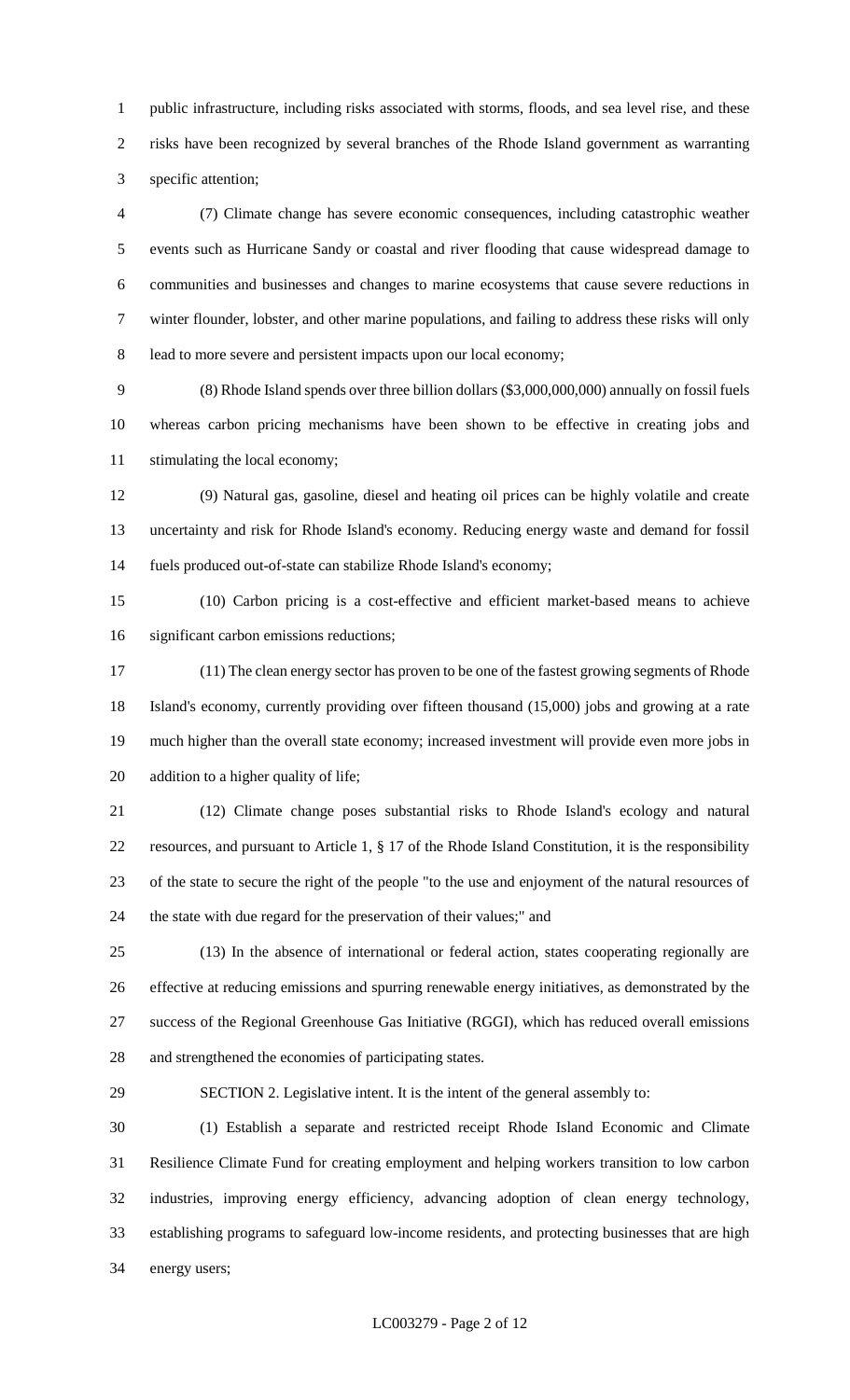| $\mathbf{1}$   | (2) Price carbon as an incentive to reduce carbon (greenhouse gas) emissions from use of           |
|----------------|----------------------------------------------------------------------------------------------------|
| $\overline{2}$ | carbon based fuels by residents and businesses in Rhode Island;                                    |
| 3              | (3) Provide access to energy efficiency, energy conservation, and renewable energy                 |
| 4              | programs for low-income families and small businesses;                                             |
| 5              | (4) Reduce public health, public safety, economic, and natural resource impairment risks           |
| 6              | associated with climate change;                                                                    |
| $\tau$         | (5) Meet or exceed the state emissions goals for 2035 as set by the Resilient Rhode Island         |
| 8              | Act of 2014; and                                                                                   |
| 9              | (6) Promote regional cooperation to reduce emissions, build renewable energy and energy            |
| 10             | efficiency programs, and strengthen the economy.                                                   |
| 11             | SECTION 3. Title 23 of the General Laws entitled "HEALTH AND SAFETY" is hereby                     |
| 12             | amended by adding thereto the following chapter:                                                   |
| 13             | <b>CHAPTER 82.1</b>                                                                                |
| 14             | ECONOMIC AND CLIMATE RESILIENCE ACT OF 2022                                                        |
| 15             | 23-82.1-1. Short title.                                                                            |
| 16             | This chapter shall be known and may be cited as the "Economic and Climate Resilience"              |
| 17             | Act of 2022".                                                                                      |
| 18             | 23-82.1-2. Definitions.                                                                            |
| 19             | As used in this chapter, the following words and terms shall have the following meanings           |
| 20             | unless the context shall clearly indicate another or different meaning or intent:                  |
| 21             | (1) "Carbon dioxide equivalent" ("CO <sub>2</sub> e") means a unit of measure used to compare the  |
| 22             | emissions from various greenhouse gases based upon their global warming potential.                 |
| 23             | (2) "Carbon price" means the fee imposed by this chapter.                                          |
| 24             | (3) "Climate resilience" means the ability of a social, ecological, or socio-ecological system     |
| 25             | and its components to anticipate, reduce, accommodate, or recover from the effects of a hazardous  |
| 26             | event or trend in a timely and efficient manner. Such economic and social stability in the face of |
| 27             | climate-related disasters can be achieved through preparation, soft and hard infrastructure        |
| 28             | improvements, emergency warning systems, and recovery resources, as well as through quickly        |
| 29             | decarbonizing the economy to help lead other jurisdictions to do so, to avoid the worst impacts    |
| 30             | which come with the accumulation of greenhouse gases in the atmosphere and oceans.                 |
| 31             | $(4)$ "Commission" means the public utilities commission, set forth in § 39-1-3(a).                |
| 32             | (5) "Electricity fuel mix" means the mix of fuels for any one-year period used to create           |
| 33             | electricity by generators within the control area of ISO-NE.                                       |
| 34             | (6) "Employer" means a person, firm, corporation, partnership, association or public body,         |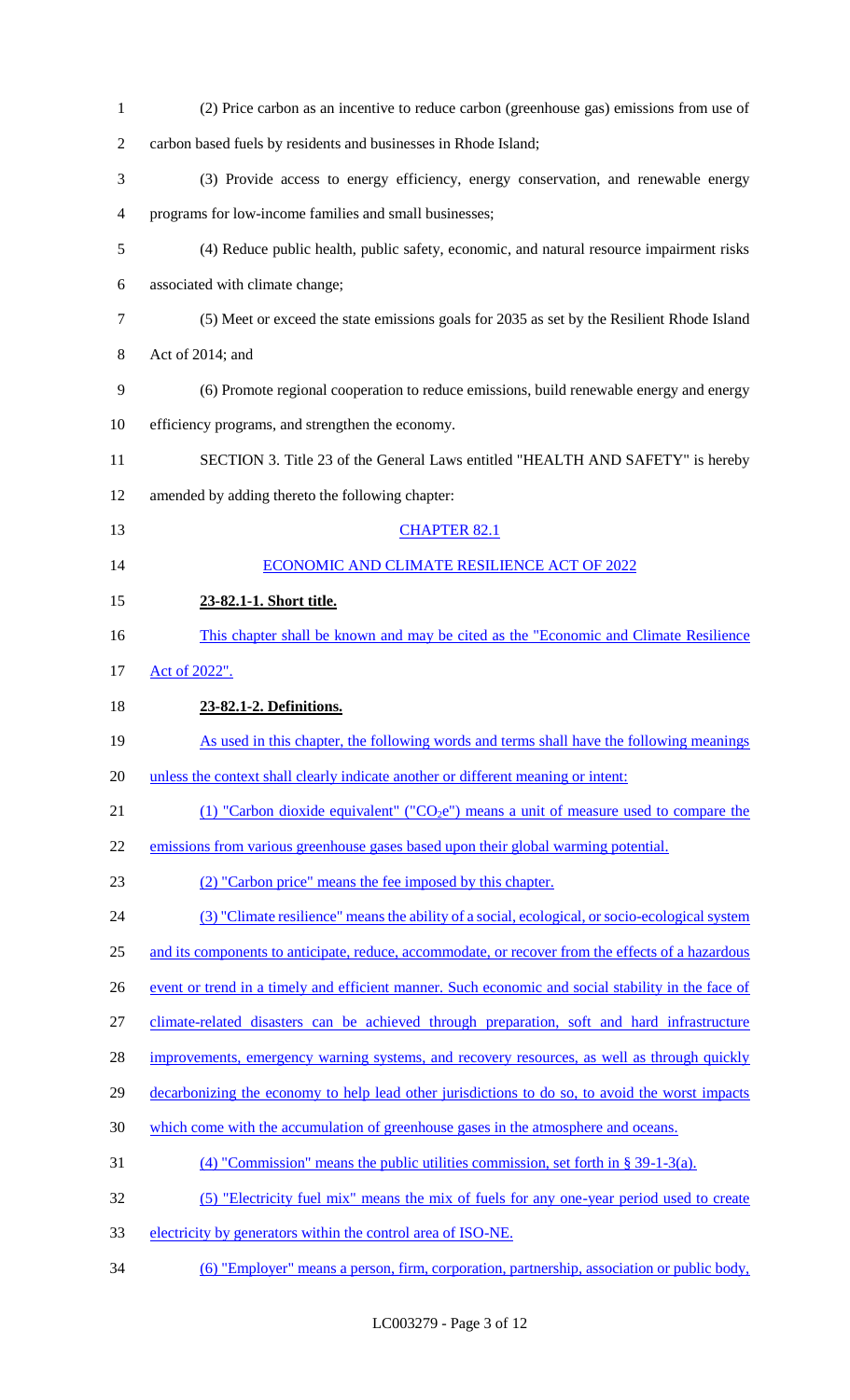whether for-profit or not-for-profit, that is located in Rhode Island and employs Rhode Island residents. (7) "Economic and climate resilience fund" means the fund established under this chapter. (8) "Fossil fuel" means coal, oil, natural gas, propane, petroleum product, and biomass that is not carbon neutral over its life cycle. Fossil fuels do not include renewable, carbon neutral biomass or waste vegetable oil biodiesel. (9) "Implementation date" means January 1 of the year following initial regional carbon fee enactment. (10) "Independent System Operator-New England" or "ISO-NE" means the regional 10 transmission organization for New England licensed by the federal energy regulatory commission 11 pursuant to the Federal Power Act (16 U.S.C.12). (11) "Initial regional carbon fee enactment" means the enactment of a fee of at least five 13 dollars (\$5.00) per metric ton of carbon by the legislatures of at least three (3) states: Rhode Island, 14 Massachusetts, and one or more additional states in the Regional Greenhouse Gas Initiative (RGGI). (12) "Low-income residential property" means a dwelling unit owned or occupied by a 17 household eligible to receive benefits under the low-income energy assistance program (LIHEAP) as set forth in § 39-1-27.12; in instances where a premises contains multiple dwelling units, the entire premises shall be considered a low-income residential property if fifty percent (50%) or more 20 of the dwelling units are occupied by LIHEAP-eligible households. (13) "Person" means any individual, partnership, corporation, company, society, or association, whether created for-profit or nonprofit purposes. (14) "Petroleum product" means all petroleum derivatives, whether in bond or not, which 24 are commonly burned to produce heat, electricity, or motion or which are commonly processed to produce synthetic gas for burning, including propane, gasoline, unleaded gasoline, kerosene, 26 heating oil, diesel fuel, and number 4, number 5 and residual oil for utility and non-utility uses. All aircraft fuels (including kerosene based jet fuel) used by commercial airplanes in Rhode Island and 28 all aircraft fuels brought into Quonset and Rhode Island T.F. Green International airports are exempt from the fee. Fuels brought into Rhode Island in airplane fuel tanks are exempt. (15) "Resident" means a person eighteen (18) years of age or older who is a resident of Rhode Island. All persons registered to vote in Rhode Island or all persons eighteen (18) years of age or older who hold a valid Rhode Island driver's license or photo ID shall be presumptively considered residents for the purposes of this chapter. Persons who do not meet the requirements for 34 presumptive eligibility may establish eligibility by presenting other acceptable documentation.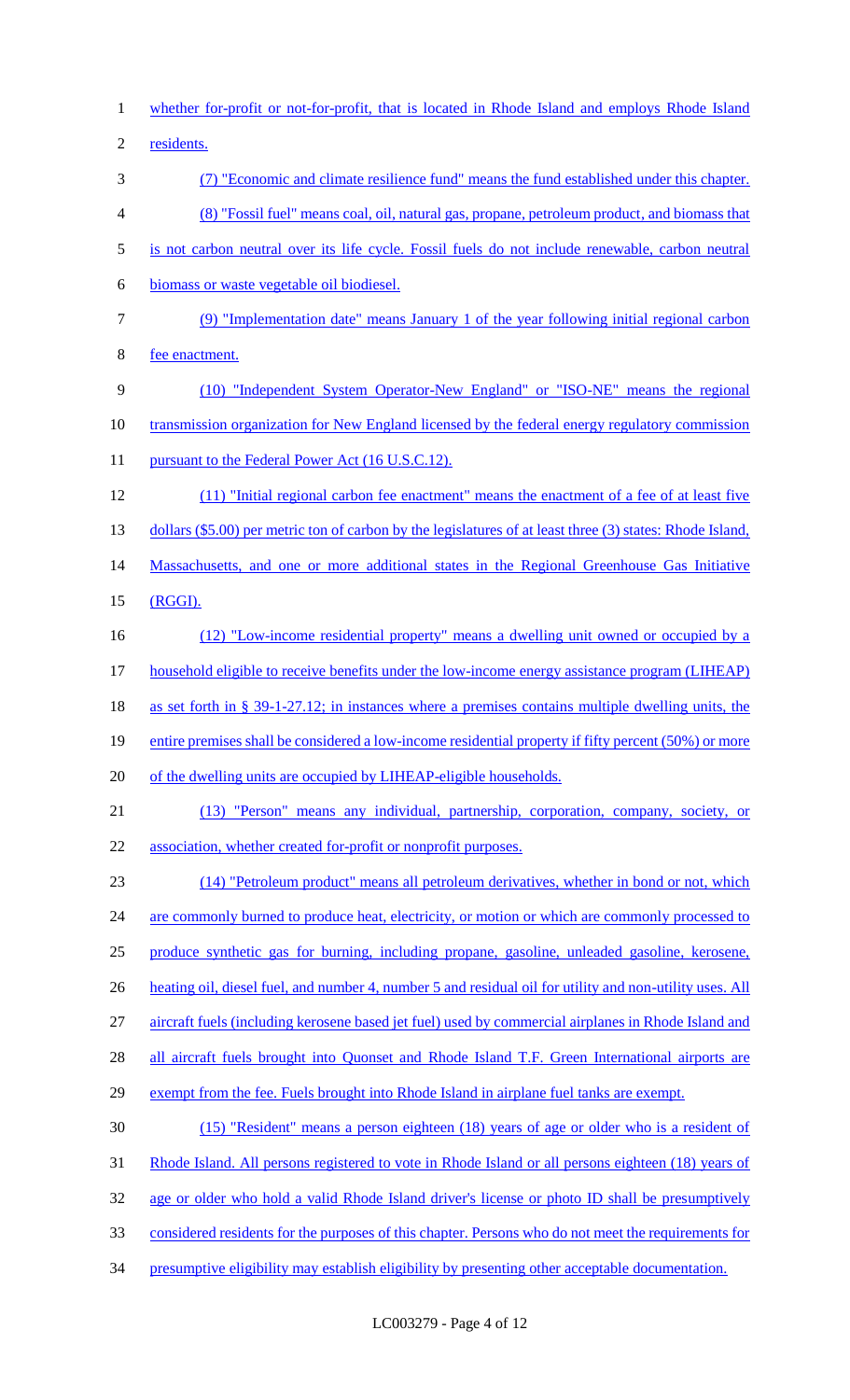1 (16) "Small business property" means the premises, whether owned or leased, of any 2 employer, other than a public body, that is a small business as defined by the United States Small 3 Business Administration (SBA). 4 **23-82.1-3. Carbon pricing.**  5 (a) A fee shall be collected on all non-exempt fossil fuels within the state for purposes of 6 distribution or use within the state, at the rate specified in subsection (b) of this section, in the 7 manner specified in subsections (e) through (l) of this section. 8 (b) Commencing on the implementation date, a fee shall be charged at a rate of fifteen 9 dollars (\$15.00) per metric ton of  $CO<sub>2</sub>e$  that would be released by burning the fuel sold. In each 10 subsequent fiscal year, the rate shall be the rate of the previous fiscal year plus five (5) dollars 11 (\$5.00), until it reaches a rate of fifty dollars (\$50.00) per ton. After the rate reaches fifty dollars 12 (\$50.00) per ton, in each subsequent fiscal year the rate will increase in accordance with inflation, 13 as measured by Rhode Island's cost-of-living-adjustments calculated using the United States 14 Bureau of Labor Statistics Consumer Price Index or, if that index is not available, another index 15 adopted by the director of revenue. 16 (c) The director of revenue shall calculate and publish the rate in current dollars for each 17 year, by December 1. 18 (d) In sales where greenhouse gas emissions from the fossil fuels are to be permanently 19 sequestered and not released into the atmosphere, charges on the fossil fuels shall be reduced by 20 the director of revenue in proportion to the amount of  $CO<sub>2</sub>e$  that is to be sequestered. The office of 21 energy resources shall ensure that in such cases, the emissions are actually sequestered and not 22 released into the atmosphere. 23 (e) The fee shall be collected on all petroleum products at their first point of sale within the 24 state for consumption or distribution within the state. 25 (f) All suppliers of electricity, including all electric distribution companies operating in the 26 state and all competitive suppliers of electricity to end users, shall pay the fee on behalf of all of 27 their electricity customers on the basis of each kilowatt hour of electricity used by each distribution 28 customer. The per kilowatt hour fee to be paid by the supplier of electricity will be calculated in 29 the following manner: 30 (1) The fee shall be calculated on an annual basis, based on the electricity fuel mix as 31 defined in § 23-82.1-2. 32 (2) The CO<sub>2</sub>e of every kilowatt hour of electricity shall be determined by taking the 33 weighted average of the natural gas, coal, and oil portions of the fuel mix and multiplying each of  $34$  those portions separately by the amount of  $CO<sub>2</sub>e$  emissions created per kilowatt hour of electricity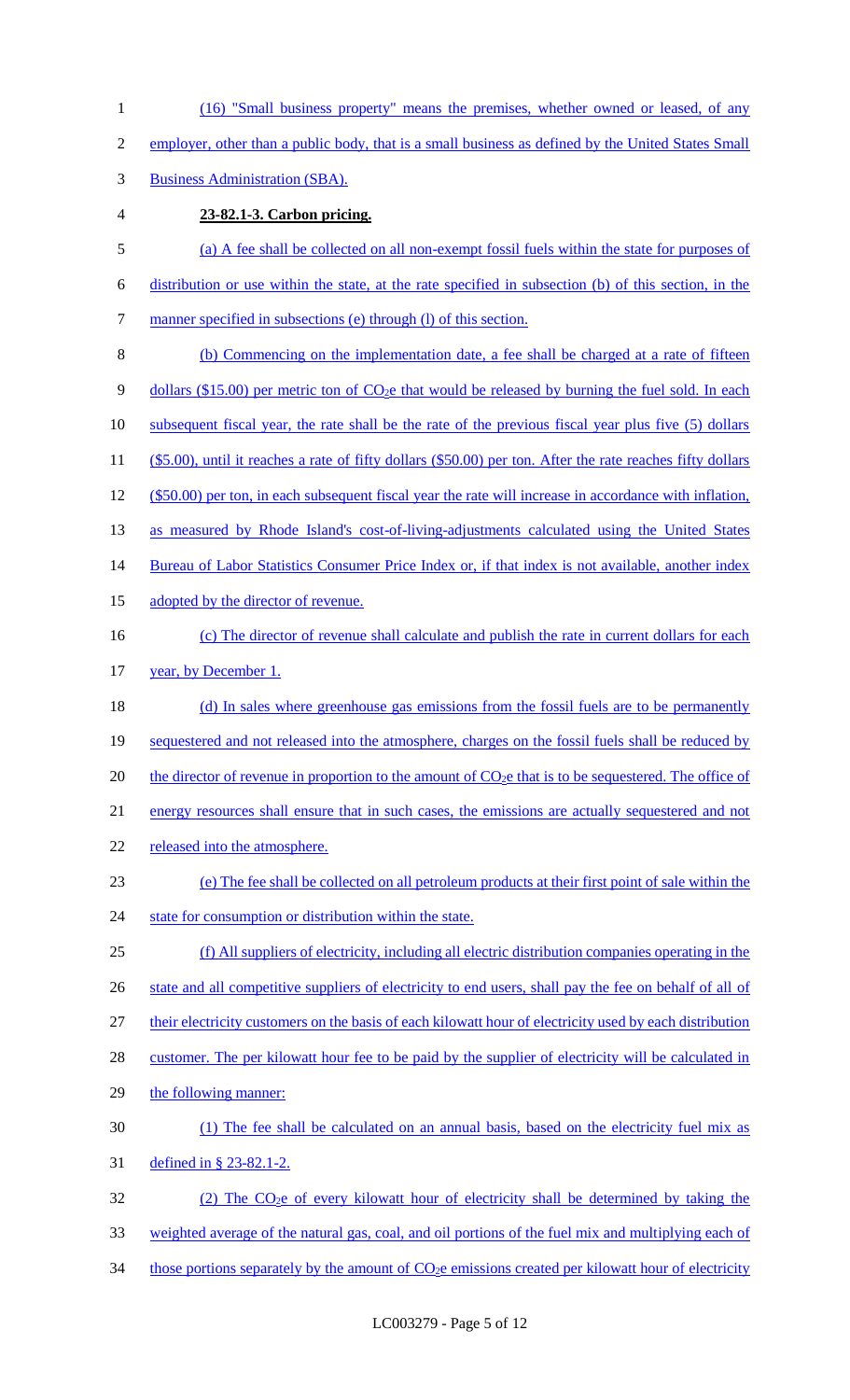1 produced by each such fuel, as those carbon intensity levels are from time to time determined by

2 the United States Energy Information Administration (EIA).

 (3) The supplier of electricity shall deduct from the fee calculated by subsection (f)(1) and (f)(2) of this section an amount equal to the amount it paid for the same year on account of regional 5 greenhouse gas initiative (RGGI) clearing auctions; provided, however, that the amount so 6 deducted may be no greater than the total amount of the fee as calculated in subsections  $(f)(1)$  and (f)(2) of this section. The electricity supplier shall also deduct from the fee calculated an amount equal to the amount it may have paid for GIS certificates as defined in § 39-26-2.

9 (g) On April 1 of each year, each supplier of electricity shall file with the commission the 10 result of its proposed calculation for the year beginning the following July 1. The filing will include 11 sufficient supporting data to enable the commission to determine whether the calculation by the 12 supplier of electricity was made fully in accordance with subsection (f) of this section. Upon receipt 13 of the calculation by the supplier of electricity, the commission shall open a docket. The sole 14 purpose of the docket shall be for the commission to determine whether the calculation by the 15 supplier of electricity was made fully in accordance with subsection (f) of this section. If the 16 commission determines that the calculation by the supplier of electricity was made fully in 17 accordance with subsection (f) of this section, the commission shall, no later than May 15 of the 18 same year, issue its order approving the calculation. If the commission determines that the 19 calculation by the supplier of electricity did not fully comply with subsection (f) of this section, the 20 commission shall issue an order stating clearly the errors that were made by the supplier of 21 electricity. In that event, the supplier of electricity shall have twenty-one (21) days to make a 22 compliance filing with the commission, correcting the errors identified in the commission's order. 23 (h) Any entity which generates more than twenty-five thousand kilowatt hours (25,000 24 kwh) of electricity for on-site use using any combination of one or more fossil fuels shall be 25 obligated to pay the carbon price, which shall be calculated by multiplying the quantity of each 26 separate fossil fuel combusted to produce electricity by the CO<sub>2</sub>e emissions of each separate fuel 27 so combusted. Within one year following the date of enactment of this chapter, the director of 28 revenue shall issue rules, pursuant to chapter 35 of title 42, for the regular and efficient calculation, 29 assessment, and collection of these carbon price amounts. Any fee already paid on said fuel 30 pursuant to § 23-82.1-3 shall be deducted from the fee that would otherwise be due under this 31 subsection. 32 (i) The local distribution company for natural gas shall pay the fee on behalf of all of its

33 distribution customers. The fee shall be calculated by multiplying the number of cubic feet of

34 natural gas used by each customer by the amount of  $CO<sub>2</sub>e$  released by burning one cubic foot of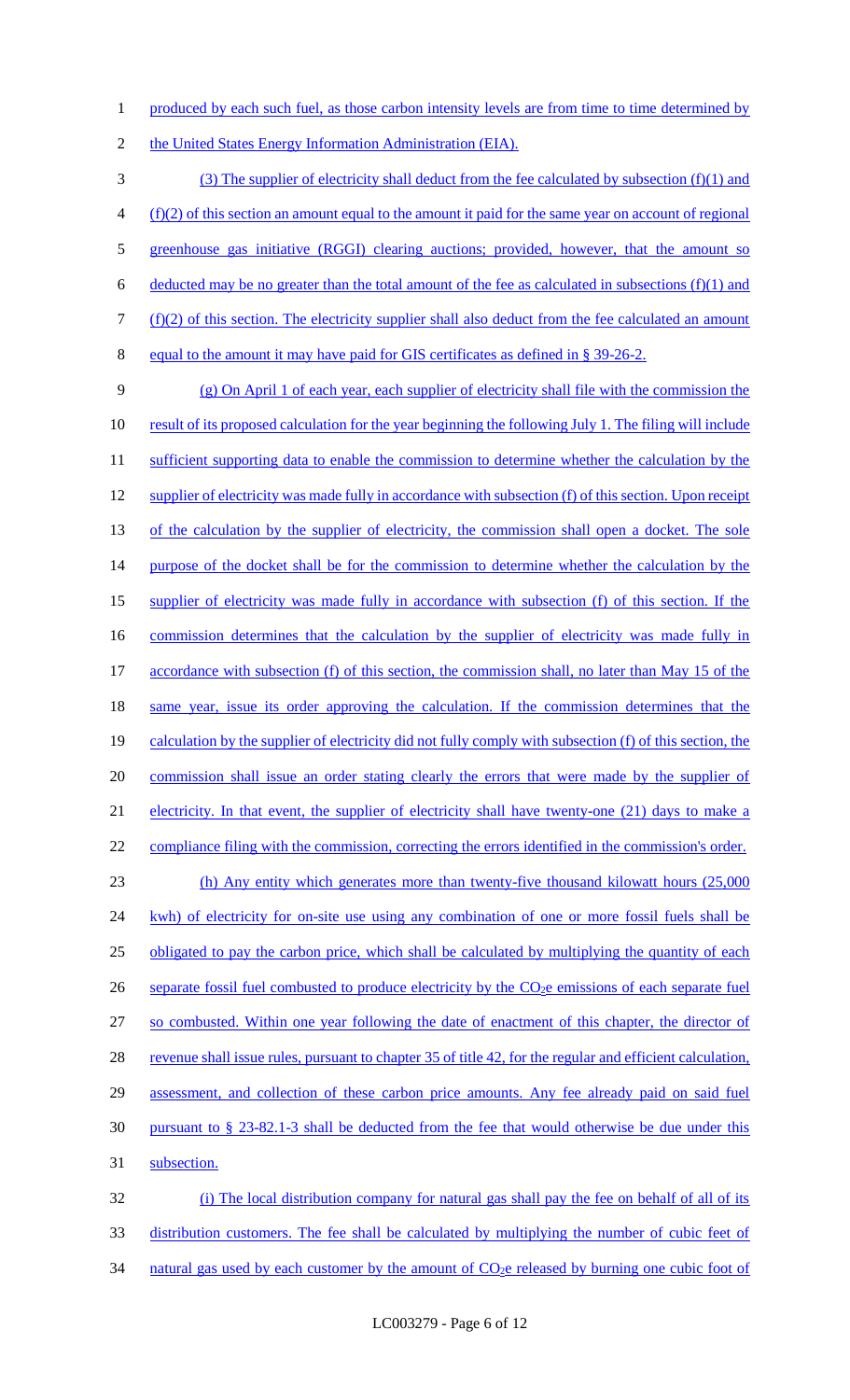natural gas, as that value is from time to time determined by the United States Energy Information Administration (EIA). 3 (j) The office of energy resources shall determine the amount of CO<sub>2</sub>e released in the form of escaped methane due to the extraction, transport, or distribution of natural gas before the point of consumption in Rhode Island, and shall add an additional charge to the carbon price for all natural gas or natural-gas-based electricity, based on the rate specified in subsection (b) of this section. This fee shall be published no later than December 10 of each year. (k) In the event that a separate fee on the greenhouse gas content of transportation fuels is established, this fee shall be deducted from the fee imposed by this chapter; provided, however, 10 that the amount so deducted may be no greater than the total amount of the fee as calculated in 11 subsections  $(f)(1)$  and  $(f)(2)$  of this section. (l) Government agencies whose primary purpose is to provide public transportation by bus, 13 van, rail, ferry or other means that reduce the amount of driving by private motor vehicles shall be 14 exempt from the fees set forth in this section for the portion of their business that provides public 15 transport. (m) The fee established by this chapter shall be reduced by the amount of any fee or payment due under any federal law or this section that sets a carbon price on the same fossil fuels 18 for the same year as described in this chapter; provided, however, that such reduction shall not be 19 in an amount of less than zero. **23-82.1-4. Economic and climate resilience fund.**  (a) There is hereby established a restricted receipt account in the general fund to be known 22 as the economic and climate resilience fund. All fees collected under this chapter shall be deposited in the economic and climate resilience fund. 24 (b) Unexpended balances and any earnings thereon shall not revert to the general fund but shall remain solely in the economic and climate resilience fund. The economic and climate 26 resilience fund shall be used solely to carry out the provisions of this chapter. (c) Proceeds from the economic and climate resilience fund may only be used for the purposes described in § 23-82.1-5. Proceeds shall be available for the purposes described in § 23- 82.1-5 without appropriation. (d) An independent economic and climate resilience fund oversight board shall be created, 31 with members chosen by the governor with the advice and consent of the senate, to include nine (9) members with one member representing each of the following interests: small business, large business, labor, environmental justice, scientific community, low-income, historically marginalized groups, community development organizations, and the transportation sector.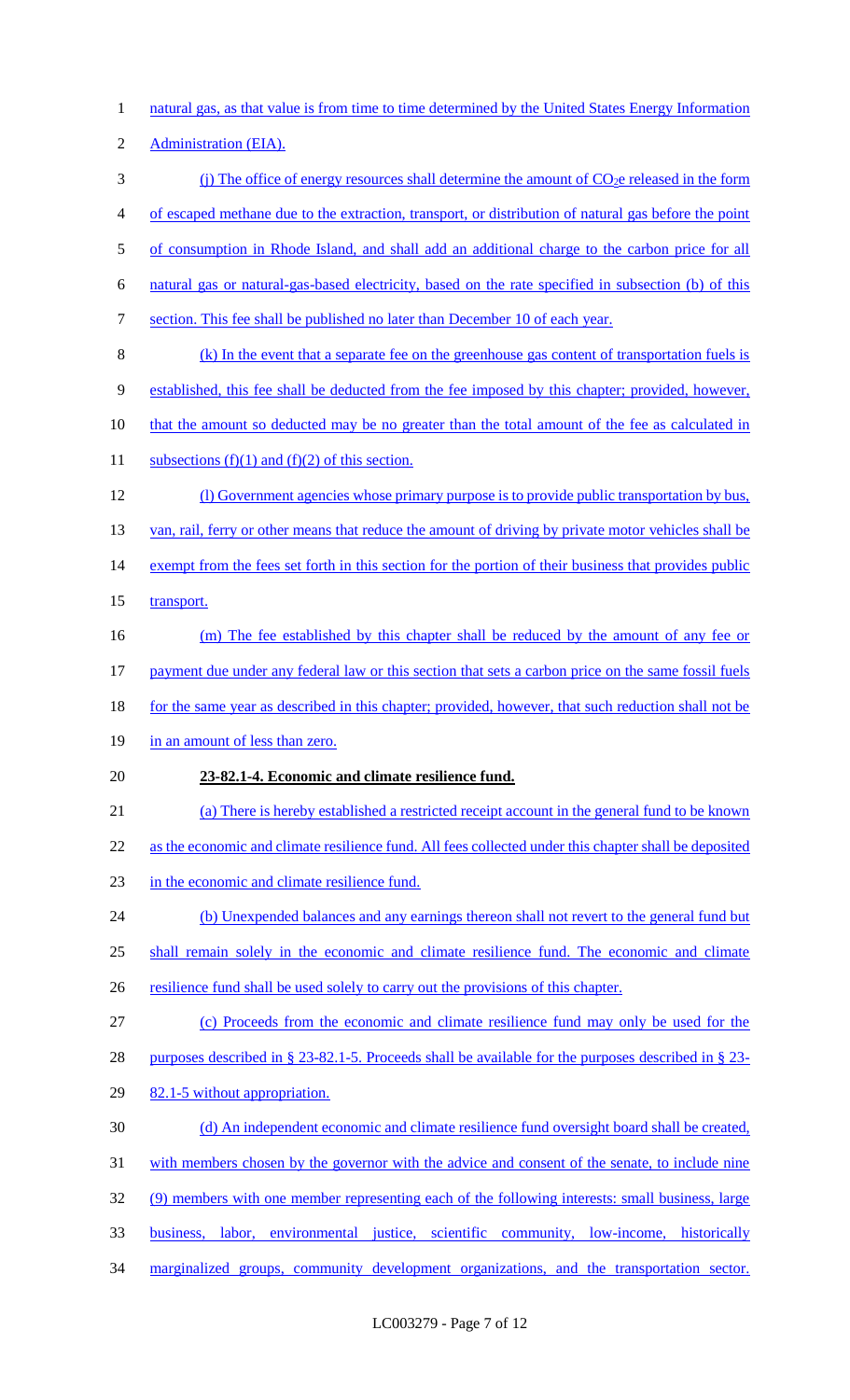1 Members shall have staggered three (3) year terms. The director of the Rhode Island infrastructure 2 bank and the commissioner of the office of energy resources shall serve as permanent ex officio 3 non-voting members. The board shall elect a chair from its membership. The oversight board shall convene quarterly to carry out roles pursuant to the provisions of subsection (d)(1) of this section with the support of the office of energy resources. (1) The economic and climate resilience fund oversight board and the office of energy resources (OER) shall prepare and deliver an annual report to the house committee on the environment and natural resources, the senate committee on the environment and agriculture, the house committee on finance, and the senate committee on finance on or before May 1, one year 10 after the commencement of the fee, and annually on or before May 1 thereafter, which will: 11 (i) Recommend changes to the fee in order to account for greenhouse gas emissions associated with the full lifecycle of all fossil fuels, including emissions prior and subsequent to 13 combustion associated with extraction, transportation, or disposal in order to help the state meet its 14 greenhouse gas reductions targets; (ii) Recommend changes to the logistics of dividend distribution as currently specified in §§ 23-82.1-5(b) and (c) in order to more fully account for equity in the needs of residents and 17 consumers, especially low-income residents. 18 (2) In addition to the revenue generated by this section, the board may: (i) Accept and administer grants from both public and private sources for the carrying out of any of its functions, which loans or grants shall not be expended for other than the purposes for which provided; and (ii) Apply for, accept and expend allocations, grants and bequests of funds for the purpose of carrying out the responsibilities of the board. **23-82.1-5. Economic and Climate Resilience Fund Uses.**  (a) The Rhode Island infrastructure bank, under the auspices of the economic and climate 26 resilience fund oversight board pursuant to § 23-82.1-4, shall use the funds from the economic and climate resilience fund as follows: 28 (1) Twenty-eight percent (28%) shall go to support climate resilience, renewable energy, energy efficiency, climate adaptation, and low carbon transition initiatives in Rhode Island: (i) At least one-third (1/3) of funding from the twenty-eight percent (28%) of the economic and climate resilience fund that will be distributed to resilience and renewable energy programs 32 shall be distributed to neighborhoods, municipalities, groups of municipalities, or regional agencies representing neighborhoods or municipalities whose median incomes per household are in the lowest third (1/3) of median incomes for all municipalities in the state.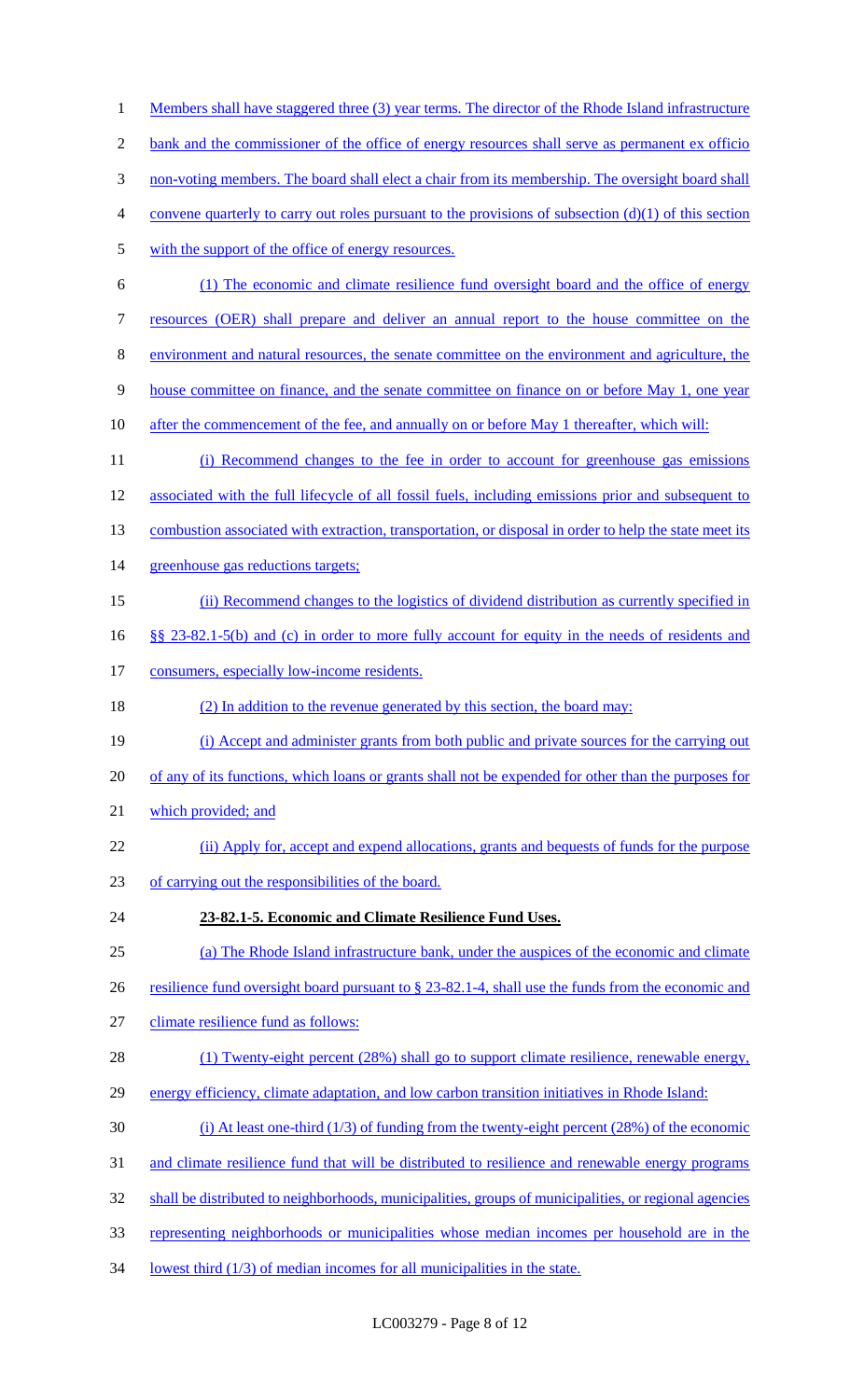(ii) For purposes of this subsection, to calculate the lowest third (1/3), the median income 2 of each municipality shall be weighted by the number of households in the municipality. When possible, distribution shall prioritize assisting municipalities with existing climate action plans in renewable energy and efficiency projects. A training session for municipal planners relating to implementing resilience and renewable energy programs shall be a prerequisite for the municipalities to receive funds. (2) Thirty percent (30%) shall be used to provide direct dividends to employers in the state, in the manner specified in subsections (b) and (d) of this section;

9 (3) Forty percent (40%) shall be used to provide direct dividends to residents in the state, 10 in the manner specified in subsections (b) and (c) of this section;

11 (4) Up to two percent (2%) shall be used to pay for administrative costs associated with 12 collecting the charges, administering the economic and climate resilience fund, and carrying out 13 other responsibilities assigned to the office of energy resources and department of revenue under 14 this chapter. Any unexpended revenue from this two percent (2%) shall be reallocated to climate 15 resilience and renewable energy programs, pursuant to  $\S 23-82.1-5(a)(1)$ . None of said proceeds 16 shall fund government operations or obligations other than to pay for reasonable administrative 17 costs in connection with this chapter which should not be higher than two percent (2%) of revenue 18 collected. From the period commencing on the effective date of this chapter through the 19 implementation of the regulations necessary for the collection of fees provided for under this 20 chapter, the administrative allocation shall be the actual administrative cost, and the amount of 21 revenue directed to the climate resilience and renewable energy program shall be reduced by the 22 amount of two percent (2%) that is used for administrative costs.

 (b) The dividends specified in subsection (a) of this section shall be implemented, at the 24 discretion of the director of revenue, through a refundable credit added to tax returns for residents and employers that file tax returns. For residents and employers without tax filings, dividends will 26 be granted in the form of direct checks. The director of revenue shall make every reasonable effort to ensure that every resident and employer, regardless of whether or not a particular resident or 28 employer files tax returns or actually owes taxes, including not-for-profit organizations and government entities, receives a dividend. Dividends will be calculated based on the estimated increased total costs of energy in Rhode Island and distributed at the beginning of each year. The first set of dividends shall be distributed before the implementation date based on estimated increased costs for the period of January 1 through December 31 of that year, which may be subject to cost reconciliation based on actual total costs by June 30 of that year.

34 (c) The resident dividends shall be determined as follows: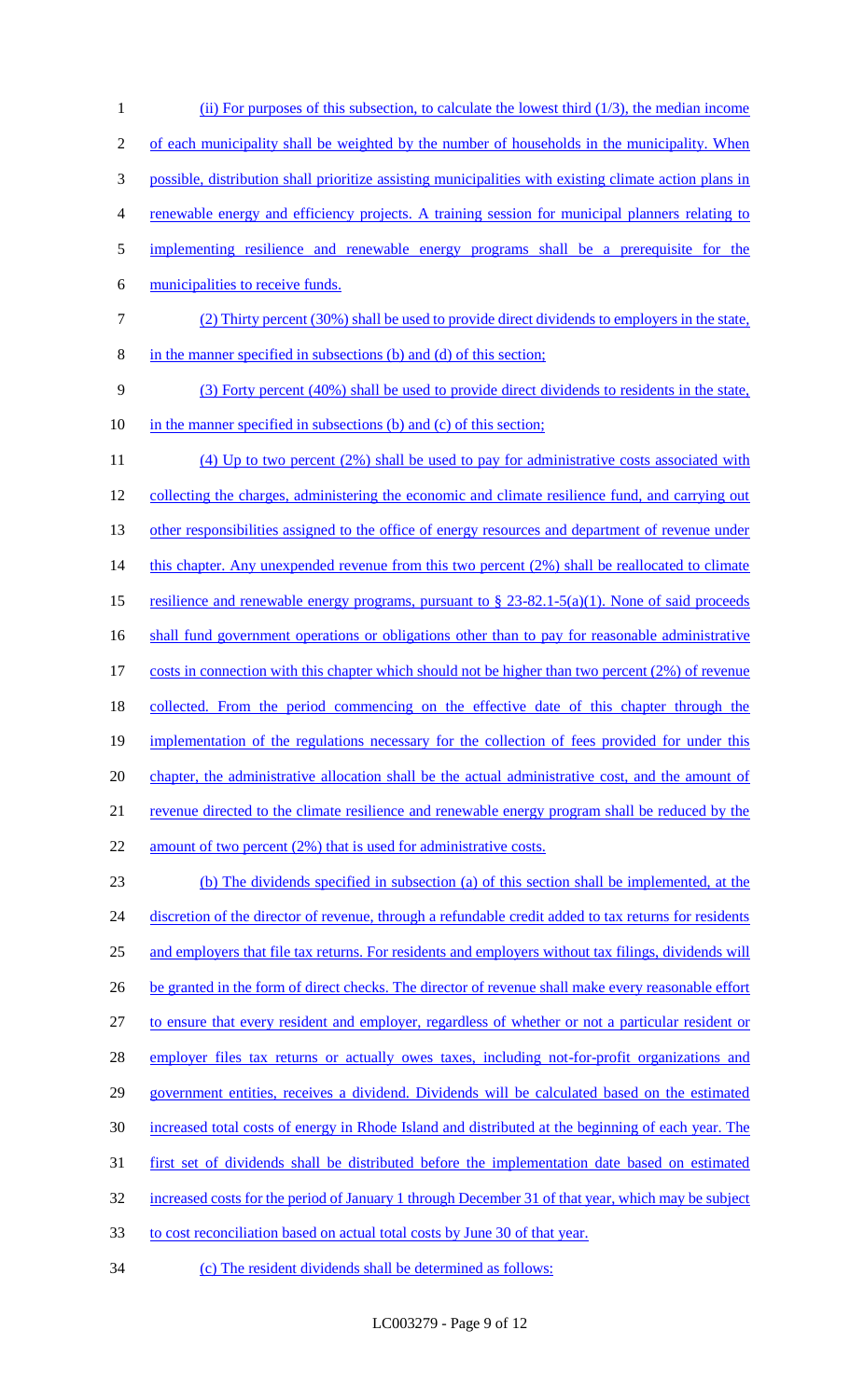1 (1) Fifty percent (50%) of the funds reserved for residents shall be returned in equal 2 amounts to residents in the state of Rhode Island whose incomes fall in the lowest one-third (1/3) 3 of after-tax incomes. Every resident in this one-third (1/3) shall receive an equal dividend amount. 4 Every resident in this one-third (1/3) who is a head of household with children or dependents under 5 the age of eighteen (18) shall have the dividend increased based on the number of children or 6 dependents under the age of eighteen (18) in residence, with each child adding the value of one 7 equal dividend amount. 8 (2) Thirty-five percent (35%) of the funds reserved for residents shall be returned in equal 9 amounts to residents in the state of Rhode Island whose incomes fall in the lowest one-third (1/3) 10 of after-tax incomes. Every resident in this one-third (1/3) shall receive an equal dividend amount. 11 Every resident in this one-third (1/3) who is a head of household with children or dependents under 12 the age of eighteen (18) shall have the dividend increased based on the number of children or 13 dependents under the age of eighteen (18) in residence, with each child adding the value of one 14 equal dividend amount. 15 (3) Fifteen percent (15%) of the funds reserved for residents shall be returned in equal 16 amounts to residents in the state of Rhode Island whose incomes fall in the lowest one-third (1/3) 17 of after-tax incomes. Every resident in this one-third (1/3) shall receive an equal dividend amount. 18 Every resident in this one-third (1/3) who is a head of household with children or dependents under 19 the age of eighteen (18) shall have the dividend increased based on the number of children or 20 dependents under the age of eighteen (18) in residence, with each child adding the value of one 21 equal dividend amount. 22 (d) The employer dividends shall be determined as follows: 23 (1) Seventy percent (70%) of the funds reserved for employers shall be distributed to 24 employers in an amount proportional, in terms of full-time equivalent employees, to the employer's 25 share of total employment in the state. 26 (2) Thirty percent (30%) of the funds reserved for employers shall be additionally 27 distributed to employers identified by the office of energy resources as energy intensive, trade 28 exposed, or most vulnerable to fuel cost increases, which employers shall include, but not be limited 29 to, the fishing and agriculture industries. 30 (e) Residents and businesses will be given the option to opt out of receiving all or part of 31 their dividend payment to allow assistance to low-income residents in order to not experience 32 increased energy costs. 33 (f) The director of revenue shall issue a public report, submitted to the governor, the 34 speaker of the house, and the senate president, by December 31 of each year commencing with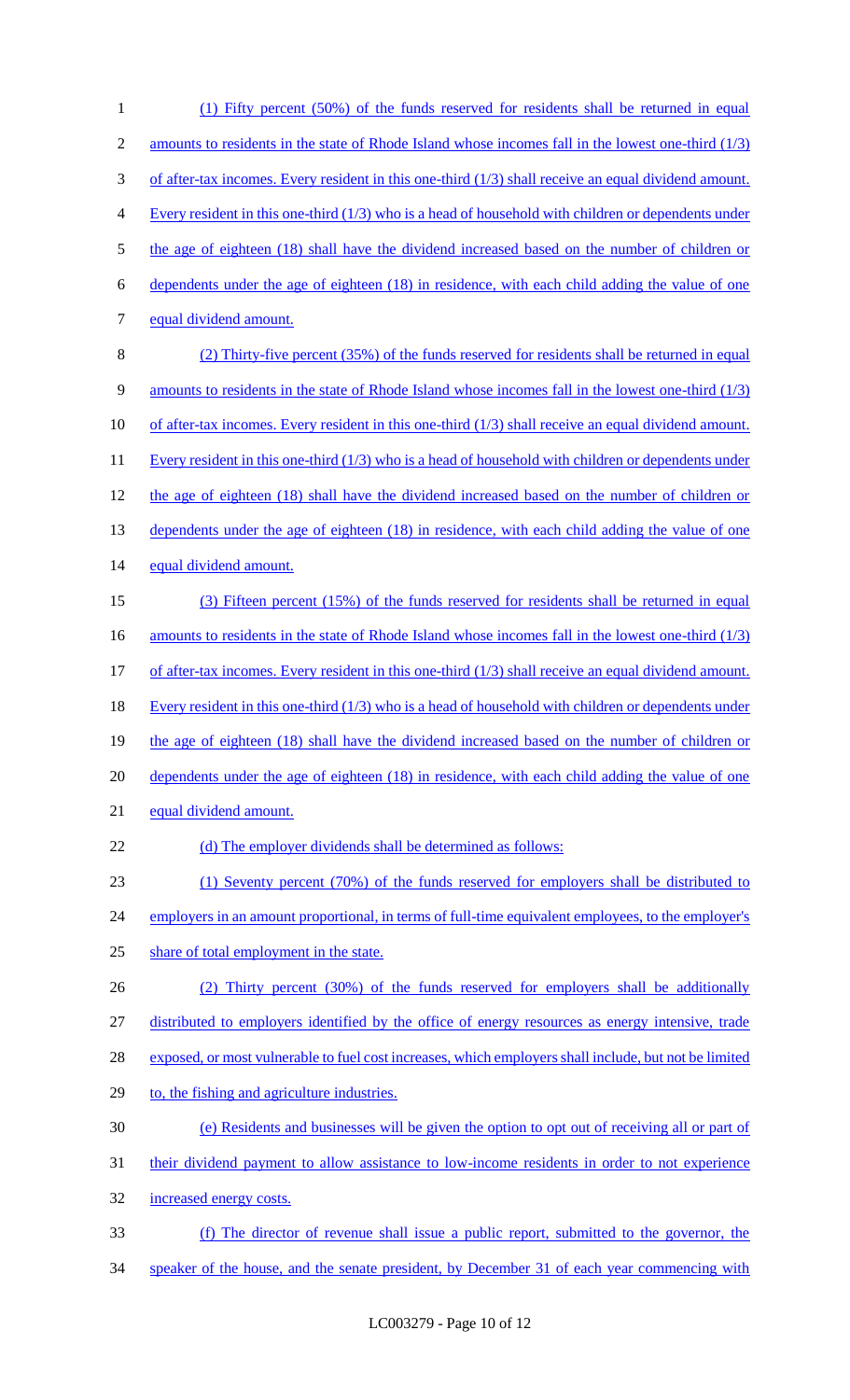- 1 2023, stating the expenditures from the economic and climate resilience fund for the most recently
- 2 completed fiscal year and plans to distribute the balance remaining in the fund, if any.
- 3 **23-82.1-6. Promulgation of Rules.**
- 4 The department of revenue, office of energy resources, and any other state agency or
- 5 instrumentality designated by this chapter or by the director of administration to perform functions
- 6 or duties to effectuate the purposes and functions of this chapter are hereby authorized to adopt, in
- 7 accordance with the provisions of chapter 35 of title 42, administer, and enforce any rules necessary
- 8 or convenient to carry out the purposes of this chapter.

### 9 **23-82.1-7. Implementation.**

- 10 The implementation of the provisions of this chapter shall commence upon initial regional
- 11 carbon fee enactment.
- 12 SECTION 4. This act shall take effect on July 1, 2022.

======== LC003279 ========